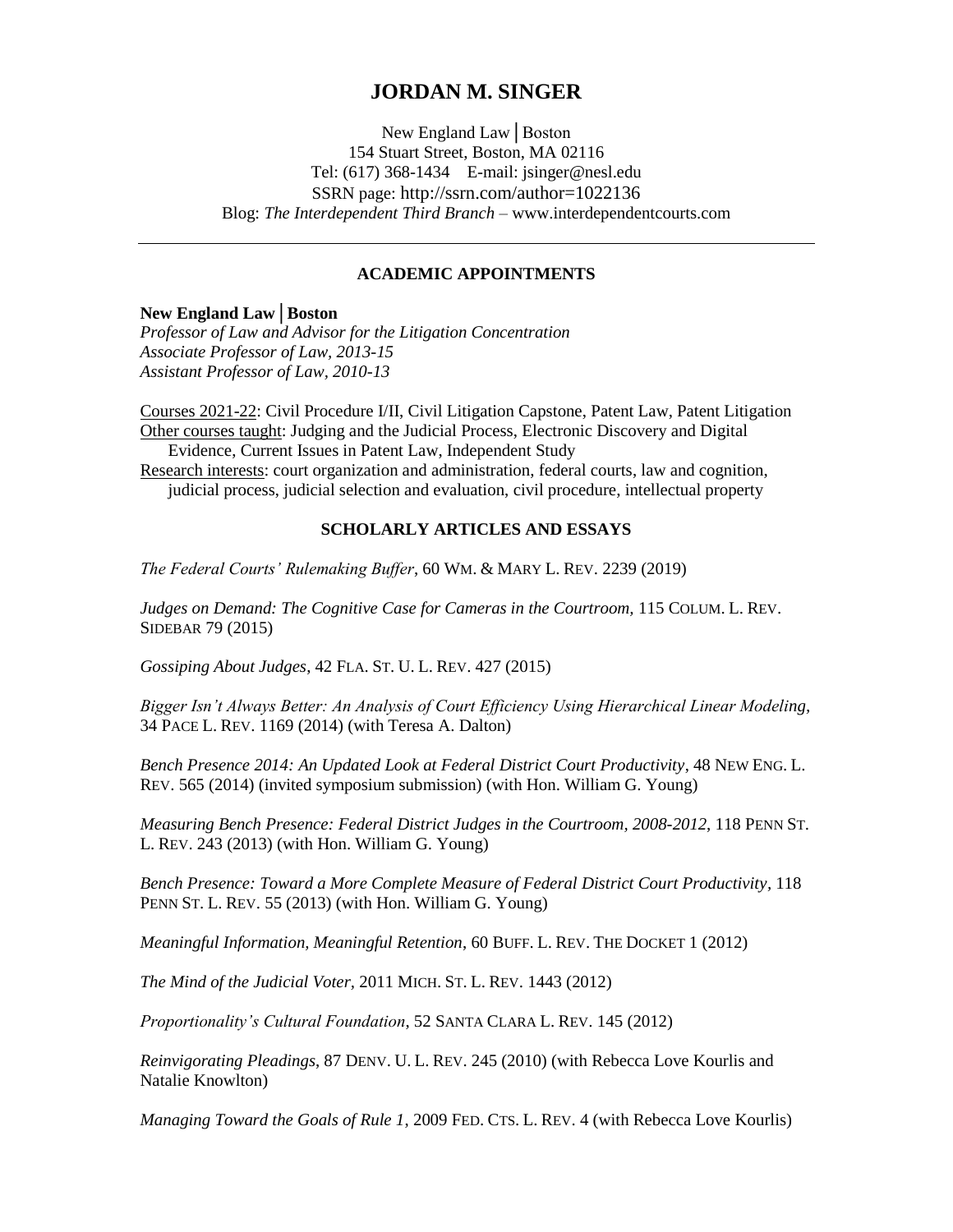*A Judicial Evaluation Strategy for New York*, 72 ALB. L. REV. 655 (2009) (with Rebecca Kourlis)

*A Performance Evaluation Program for the Federal Judiciary*, 86 DENV. U. L. REV. 7 (2008) (with Rebecca Love Kourlis)

*Knowing Is Half the Battle: A Proposal for Prospective Performance Evaluations in Judicial Elections*, 29 U. ARK. LITTLE ROCK L. REV. 725 (2007)

#### **BOOK CHAPTERS AND SHORTER PIECES**

TAKING SIDES: CLASHING VIEWS ON LEGAL ISSUES (15th-17th eds.) (contributing editor)

*Judicial Recall and Retention in the #MeToo Era*, 55 CT. REV. 36 (2019) (invited symposium contribution)

*Sticking to Their Principals* (Review of Nuno Garoupa & Tom Ginsburg, *Judicial Reputation: A Comparative Theory*), 51 NEW ENG. L. REV. ON REMAND 27 (2017) (invited contribution)

*Attorney Surveys of Judicial Performance: Impressionistic, Imperfect, Indispensable*, 98 JUDICATURE 20 (2014) (invited symposium contribution)

*Foreword: Productivity in Public Adjudication,* 48 NEW ENG. L. REV. 445 (2014) (invited symposium contribution)

*Not-So-Simple Justice* (Review of Richard A. Posner, *Reflections on Judging*), 48 NEW ENG. L. REV. ON REMAND 47 (2014) (invited contribution)

*New Report Establishes Principles for Improving the U.S. Civil Justice System*, 93 JUDICATURE 121 (2009) (with Rebecca Love Kourlis and Paul C. Saunders)

*Survey of Experienced Litigators Finds Serious Cracks in U.S. Civil Justice System*, 92 JUDICATURE 78 (2008) (with Rebecca Love Kourlis and Paul C. Saunders)

*Using Judicial Performance Evaluations to Promote Judicial Accountability*, 90 JUDICATURE 200 (2007) (with Rebecca Love Kourlis)

#### **WORKS IN PROGRESS**

*Minds Intertwined: The Cognitive Teamwork of Civil Rulemaking* This article explores cognition, information processing, and decision-making by the federal Advisory Committee on Civil Rules, grounded in a case study of the 2020 amendment to Federal Rule of Civil Procedure 30(b)(6).

#### *Judicial Nomination Cascades*

A judicial nomination cascade occurs when a court vacancy is filled by a sitting judge, thus creating another vacancy to be filled. This article explores the consequences of nomination cascades for court administration and policy.

#### *Ten Years of Bench Presence*

This article provides an updated look at federal "bench presence," a measure of the time that trial judges spend adjudicating issues in open court. To be co-authored with Hon. William G. Young.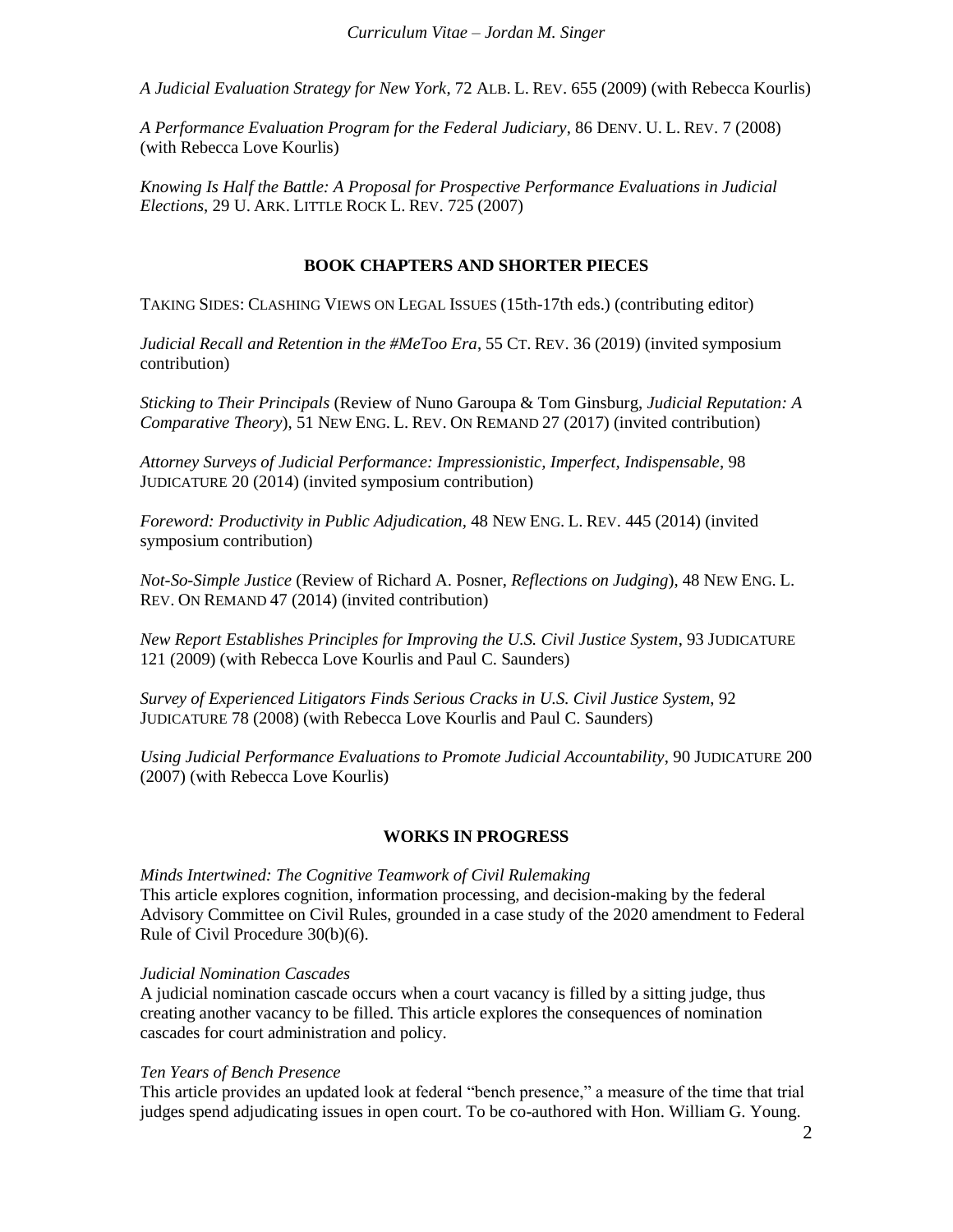# **EDUCATION**

Harvard Law School, J.D. 2000 *Harvard International Law Journal,* Deputy Editor-in-Chief *Harvard Journal on Legislation*

Harvard College, A.B. 1997 *magna cum laude* Joint degree in Government and Near Eastern Languages and Civilizations

### **SELECTED PRESENTATIONS, ROUNDTABLES, AND COLLOQUIA**

Presenter, "The Cognitive Teamwork of Federal Civil Rulemaking," Fifth Annual Civil Procedure Workshop, University of Texas School of Law, Austin, TX, October 25, 2019

Presenter, "The Vanishing Civil Courtroom," Civil Jury Project Academic Roundtable, New York University School of Law, New York, NY, April 24, 2019

Presenter, "Federal Civil Rulemaking as a Strategic Buffer," Third Annual Civil Procedure Workshop, University of Arizona Rogers College of Law, Tucson, AZ, October 6, 2017

Moderator, "Criminal Sanctions in Intellectual Property," New England Journal of Criminal and Civil Confinement Spring 2015 Symposium, Boston, MA, April 7, 2015

Presenter, "Gossiping about Judges," Conference on Legal Scholarship 4.0: Looking to the Future, Northeastern University School of Law, Boston, MA, March 14, 2014

Presenter, "Gossiping about Judges," New England Regional Junior Faculty Scholarship Workshop, Boston, MA, February 7, 2014

Presenter, "Introducing Bench Presence," New England Law Review Fall 2013 Symposium, Boston, MA, November 8, 2013

Presenter, "Gossiping about Judges," Fourth Annual Southeastern Law Scholars Conference, Charleston, SC, October 5, 2013

Presenter, "Bench Presence: Toward a More Complete Measure of Judicial Productivity," Law and Society Conference, Boston, MA, May 30, 2013

Panelist and Moderator, "Intellectual Property Law: Evolution and Reform" (with Richard Epstein and David Olson), New England Law | Boston, Boston, MA, March 15, 2013

Presenter, "Bench Presence: Toward a More Complete Measure of Judicial Productivity," 2013 Northeast Regional Scholarship and Teaching Development Workshop, Albany Law School, Albany, NY, February 2, 2013

Moderator, "Crisis in the Judiciary," New England Law Review Fall 2012 Symposium, Boston, MA, November 15, 2012

Presenter, "Bench Presence: Toward a More Complete Measure of Judicial Productivity," Fifth Annual Junior Faculty Federal Courts Workshop, William & Mary Law School, Williamsburg, VA, October 26, 2012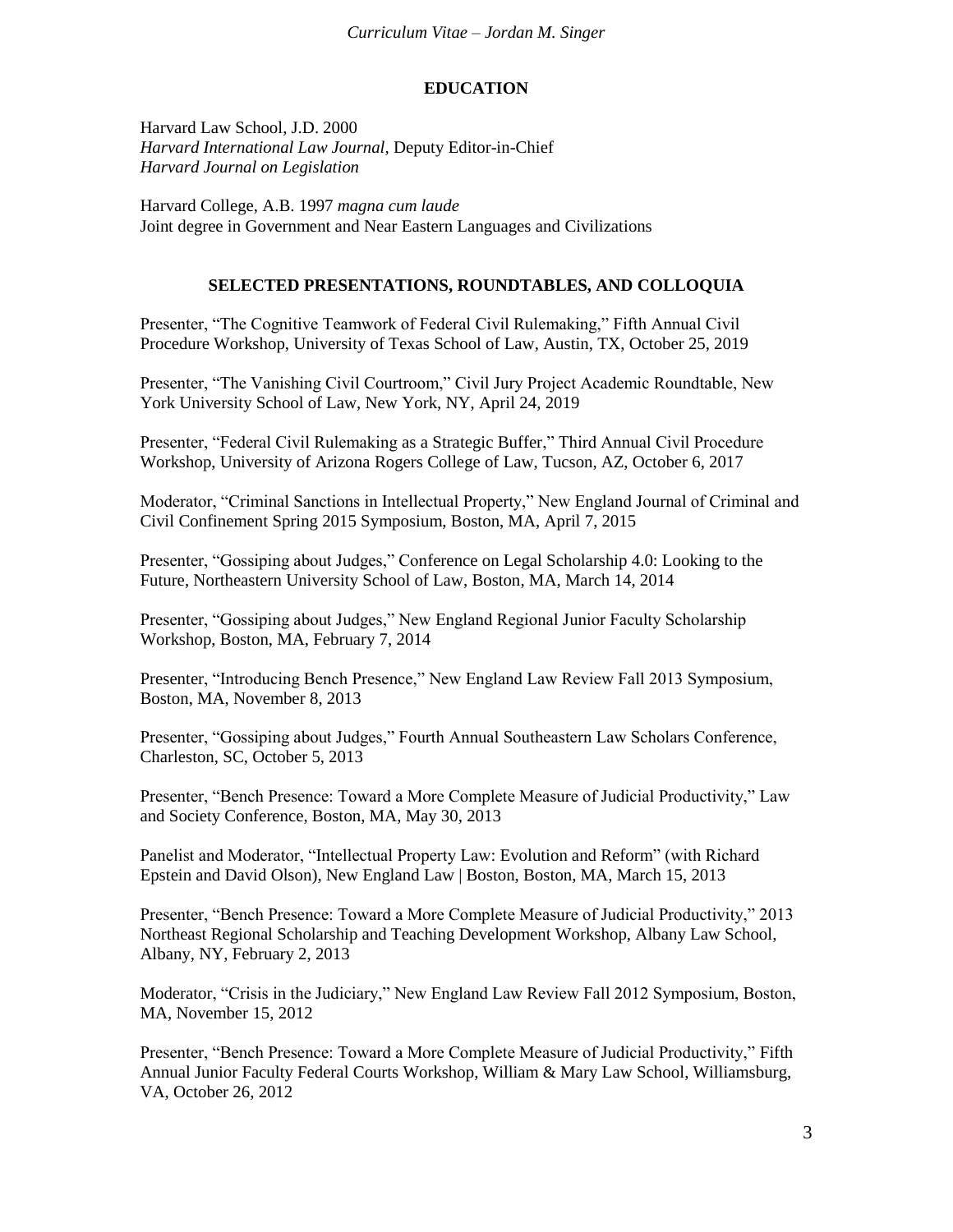Panelist, "Data Collection and Measuring Change: Scope, Methodology, and Administrative Challenges," Institute for the Advancement of the American Legal System Third Civil Justice Reform Summit, Denver, CO, September 21, 2012

Presenter, "The Mind of the Judicial Voter," Institute for the Advancement of the American Legal System Conference on Evaluating Appellate Judges, Denver, CO, August 11, 2011

Panelist, "The Future of Federal Judicial Nominations," American Constitution Society Forum, Boston, MA, April 6, 2011

Presenter, "The Mind of the Judicial Voter," New England Junior Faculty Spring 2011 Colloquium, Boston College Law School, Newton, MA, March 18, 2011

Presenter, "Open Courthouse: Beyond Websites, Transparency, and Public Access to the Courts," Federal Judges' Association Quadrennial Conference, Washington, DC, May 24, 2010

Panelist, "The Empirical Research: Overview of Satisfaction and Dissatisfaction with the Current System, and Suggestions for Change Raised by the Data," Federal Advisory Committee on Civil Rules 2010 Litigation Review Conference, Duke Law School, Durham, NC, May 10, 2010

Presenter, "*Iqbal* Goggles and the Multiple Dimensions of Court Access," Moving Forward for Justice Conference, University of Denver Sturm College of Law, Denver, CO, April 23, 2010

Presenter, "The U.S. Civil Justice System," Brazilian Federal Judges Association (AJUFE) conference, Denver, CO, February 15, 2010

Presenter, "Making Judicial Accountability Fair and Affordable," National Center for State Courts 2009 Court Technology Conference, Denver, CO, September 22, 2009

Presenter, "Worldwide Civil Procedural Reform: The Woolf Reforms," Institute for the Advancement of the American Legal System Civil Rules Summit, Denver, CO, March 2, 2009

Panelist, "Can Judicial Performance Evaluations Improve Judicial Elections?," University of Washington School of Law, Seattle, WA, November 21, 2008

Presenter, "Building a Civil Justice System for the Twenty-First Century," University of Denver Sturm College of Law, Denver, CO, October 15, 2008

Presenter on federal caseflow management study, Ninth Circuit Conference of Chief District Judges, Portland, OR, August 26, 2008

Panelist and Moderator, "Evaluating Evaluation Programs" and "Evaluating Judicial Candidates," IAALS 2008 Judicial Performance Evaluation Conference, Denver, CO, August 5-6, 2008

Presenter on federal caseflow management study, Ninth Circuit Case Management Committee, Phoenix, AZ, May 12, 2008

Presenter, "The Effectiveness of Judicial Performance Evaluation Programs: Views from the Bench," Western Social Science Association Annual Conference, Denver, CO, April 25, 2008

Panelist, "Judicial Performance Evaluation," National Association of Administrative Law Judges Annual Meeting, Washington, DC, October 19, 2007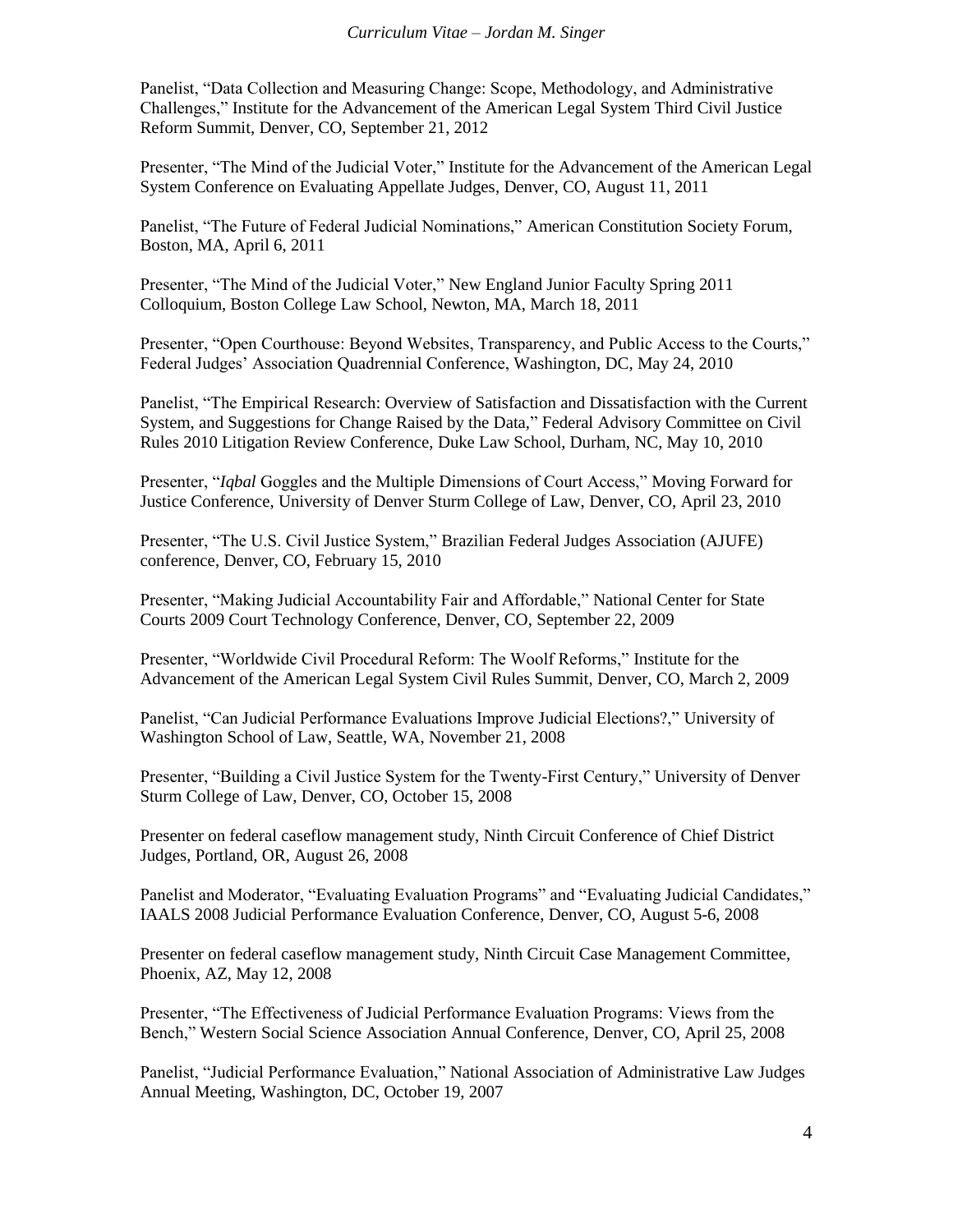## **LEGISLATIVE TESTIMONY**

Testimony on SB 08-54 (judicial performance evaluation) before the Colorado House Judiciary Committee, April 9, 2008, and before the Colorado Senate Judiciary Committee, Feb. 4, 2008

Testimony on SB 105 (judicial performance evaluation) before the Utah Senate Standing Committee on the Judiciary, January 25, 2008

Testimony on the principles and practices of judicial performance evaluation before the Utah Judicial Retention Task Force, October 1, 2007

### **OP-EDS AND MEDIA APPEARANCES**

Marie Albiges, *Pa. could become a national outlier it how it elects appellate judges. Here's why experts are worried*, Spotlight PA, Jan. 27, 2021 (quoted)

Kevin Beaty, *Denver's 2020 Ballot: How to Pick All Those Judges*, Denverite, Oct. 8, 2020 (quoted)

*In search of a muscular judiciary*, The Hill, Jan. 8, 2020

Chris Villani, *BigLaw Forced Arbitration Expected to Survive Amid #MeToo*, Law360, Apr. 19, 2019 (quoted)

*Citizens lose when partisans play politics with the federal judiciary*, The Hill, Mar. 20, 2019

Drew Broach, *Wendy Vitter, with one exception, might have what it takes to be a federal judge*, NOLA.com | Times-Picayune, Jan. 27, 2019 (quoted)

Jo Craven McGinty, *The Data That Goes Into Judging Judges*, Wall Street Journal, Feb. 24, 2017 (quoted)

#### **OTHER SCHOLARLY ACTIVITIES**

Editor, New England Law | Boston Research Paper Series

Scholarly Blogging and Podcasting

- The Interdependent Third Branch (founder and permanent blogger)
- New England Law Professors (permanent blogger)
- **JOTWELL:** The Journal of Things We Like Lots
	- o *Hail to the Chief Justice* (June 2018) (Reviewing Jeffrey Rosen, WILLIAM HOWARD TAFT (2018))
	- o *The Machinery of Justice* (June 2020) (Reviewing Amnon Reichman et al., *From a Panacea to a Panopticon: The Use and Misuse of Technology in the Regulation of Judges*, 71 HASTINGS L.J. 589 (2020))
- **Prawfsblawg (recurring guest blogger)**
- IAALS Blog (recurring guest blogger)
- New England Law Review podcast (November 2013, January 2020)